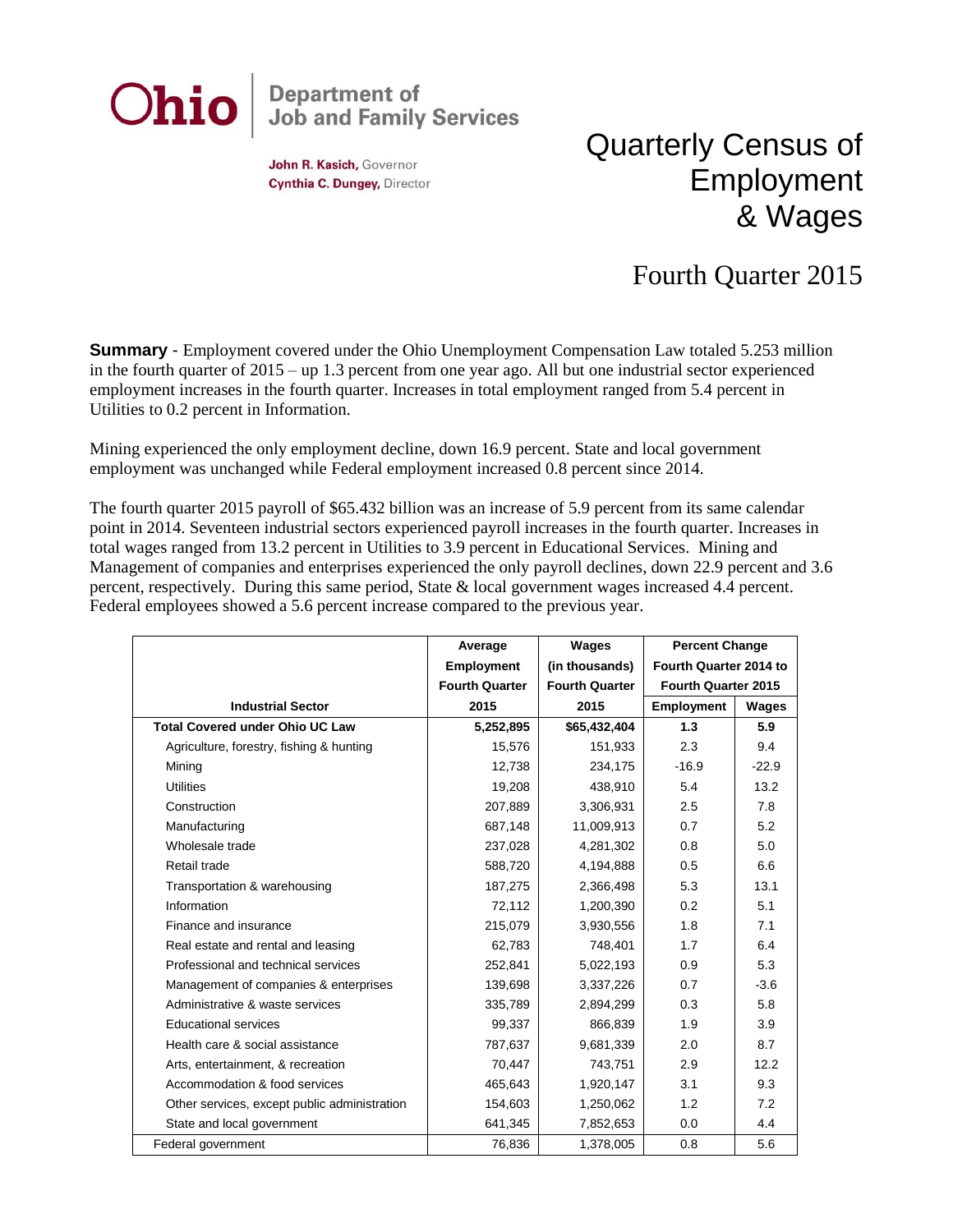Eight of Ohio's largest counties experienced employment increases from their fourth quarter 2014 levels. Increases ranged from 2.4 percent in Butler County to 0.7 in Cuyahoga County. Mahoning and Stark Counties decreased 0.9 percent and 0.8 percent, respectively.

All of Ohio's ten largest counties experienced payroll increases since 2014. Payroll gains ranged from 11.0 percent in Butler County to 2.0 percent in Hamilton County.

|                                        | Average               | Wages                 | <b>Percent Change</b>      |       |
|----------------------------------------|-----------------------|-----------------------|----------------------------|-------|
|                                        | <b>Employment</b>     | (in thousands)        | Fourth Quarter 2014 to     |       |
|                                        | <b>Fourth Quarter</b> | <b>Fourth Quarter</b> | <b>Fourth Quarter 2015</b> |       |
| <b>Industrial Sector</b>               | 2015                  | 2015                  | <b>Employment</b>          | Wages |
| <b>Total Covered under Ohio UC Law</b> | 5,252,895             | \$65,432,404          | 1.3                        | 5.9   |
| <b>Butler</b>                          | 149,335               | \$1,840,803           | 2.4                        | 11.0  |
| Cuyahoga                               | 705,355               | \$9,989,575           | 0.7                        | 5.2   |
| <b>Franklin</b>                        | 724,283               | \$10,009,519          | 1.8                        | 9.1   |
| Hamilton                               | 502,495               | \$7,460,557           | 1.4                        | 2.0   |
| Lorain                                 | 96,585                | \$1.049.549           | 0.8                        | 4.8   |
| Lucas                                  | 209,666               | \$2,545,049           | 1.8                        | 6.3   |
| Mahoning                               | 98,056                | \$963,936             | $-0.9$                     | 2.9   |
| Montgomery                             | 249,785               | \$2,978,688           | 1.8                        | 7.0   |
| Stark                                  | 158,643               | \$1,681,632           | $-0.8$                     | 2.7   |
| Summit                                 | 265,913               | \$3,307,869           | 1.3                        | 6.3   |
| All other counties                     | 2,092,779             | \$23,605,227          | 1.4                        | 5.9   |

The chart that follows presents the percentage of Ohio covered employment in each of the ten largest counties and all other counties combined. Ten of Ohio's 88 counties account for more than 60 percent of the state's covered employment.



## Percentage of Fourth Quarter 2015 Employment - Ten Largest Counties